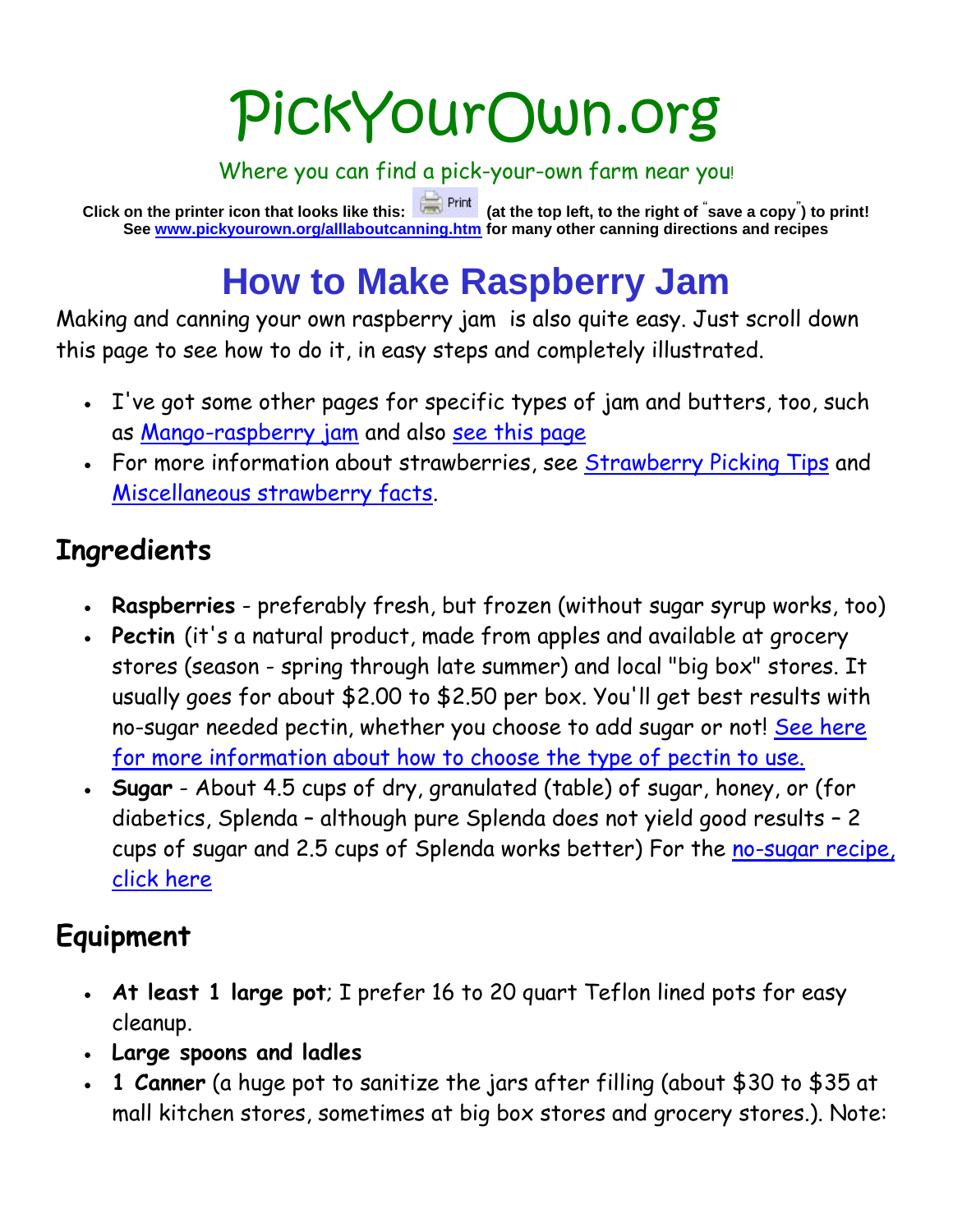[we sell canners and supplies here, too -](http://www.pickyourown.org/canningsupplies.htm) at excellent prices - and it helps support this web site!

- **Ball jars** (Grocery stores, like Publix, Kroger, Safeway carry them, as do some big box stores - about \$7 per dozen 8 ounce jars including the lids and rings)
- **Lids** thin, flat, round metal lids with a gum binder that seals them against the top of the jar. They may only be used once.
- **Rings** metal bands that secure the lids to the jars. They may be reused many times.
- **Jar funnel** (\$2 at Target, other big box stores, and often grocery stores; and available online - see this page) or order it as part of the kit with the jar grabber.
- **Jar grabber** (to pick up the hot jars)- Big box stores and grocery stores sometimes carry them; and it is available online - see this page. It's a tremendously useful to put jars in the canner and take the hot jars out (without scalding yourself!). The kit sold below has everything you need, and at a pretty good price:



- **Optional stuff:** 
	- o **Foley Food Mill** (\$25) not necessary; useful if you want to remove seeds (from raspberries) or [make applesauce.](http://www.pickyourown.org/applesauce.htm)
	- o **Lid lifter** (has a magnet to pick the lids out of the boiling water where you sanitize them. (\$2 at big box stores or it comes in the kit at left)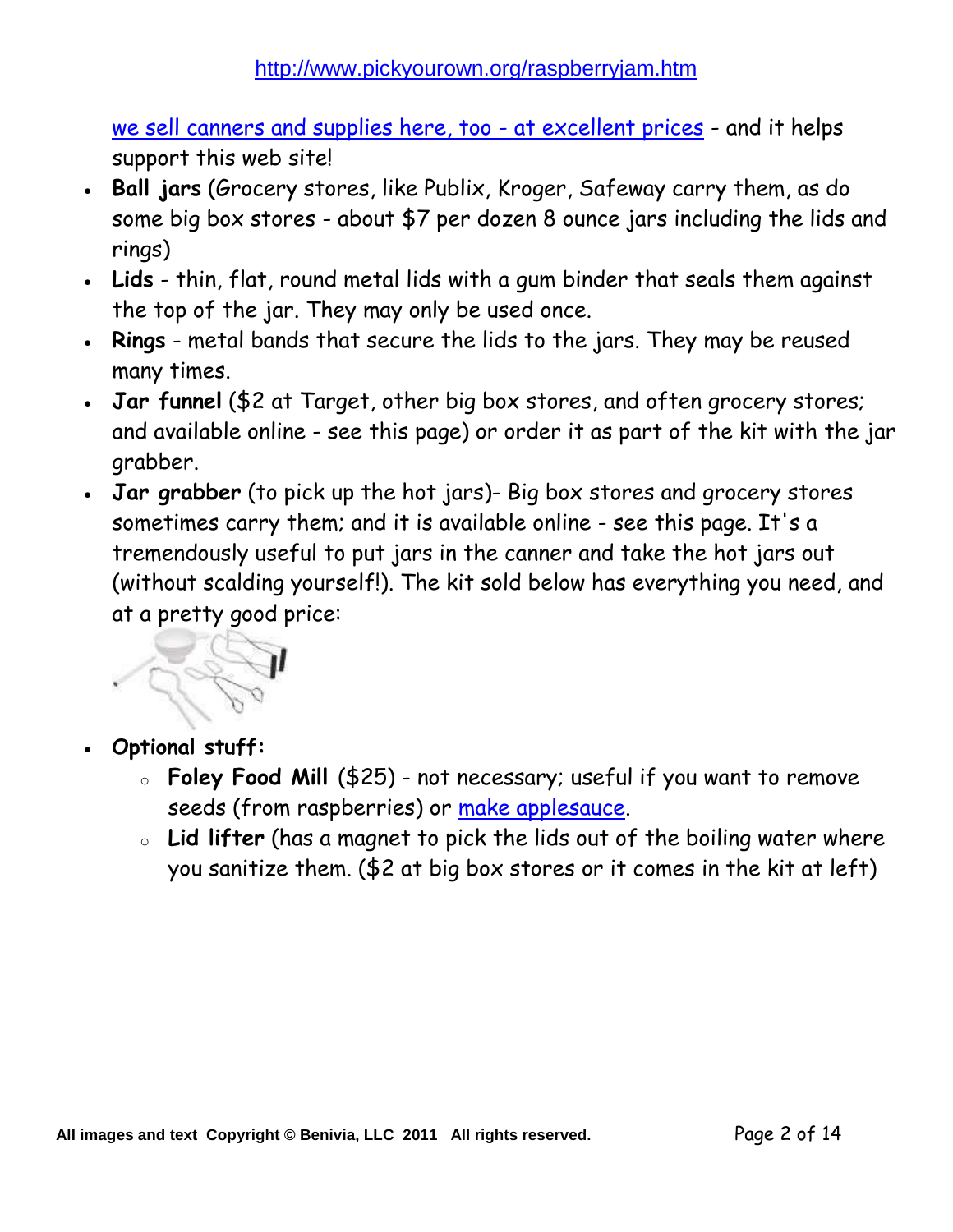## **Raspberry Jam-making Directions - Step by Step**

This example shows you how to make Raspberry. But you can use this recipe to make any type of berry jam; where there is a difference, I will point it out! The yield from this recipe is about 8 eight-ounce jars (which is the same as 4 pints).

#### **Step 1 - Pick the berries! (or buy them already picked)**



It's fun to go pick your own and you can obviously get better quality ones!

I prefer to grow my own; which is really easy - but that does take some space, but they are extremely easy to grow.

As mentioned in the Ingredients section; you may use

frozen berries (those without syrup or added sugar); which is especially useful if you want to make some jam in December to give away at Christmas!

Above and at left are raspberries that I picked at a pick-your-own farm. If you want to pick your own, here is a list and links to the [pick your own farms.](http://www.pickyourown.org/index.htm)

#### **How many raspberries?**

Jam can ONLY be made in rather small batches - about 6 cups at a time - like the directions on the pectin say, DO NOT increase the recipes or the jam won't "set" (jell, thicken). (WHY? Alton Brown on the Food Channel says pectin can overcook easily and lose its thickening properties. It is easier and faster to get an even heat distribution in smaller batches. It takes about 8 cups of raw, unprepared berries per batch; you'll need 6 cups of mushed raspberries.

#### **Step 2 - Wash the jars and lids**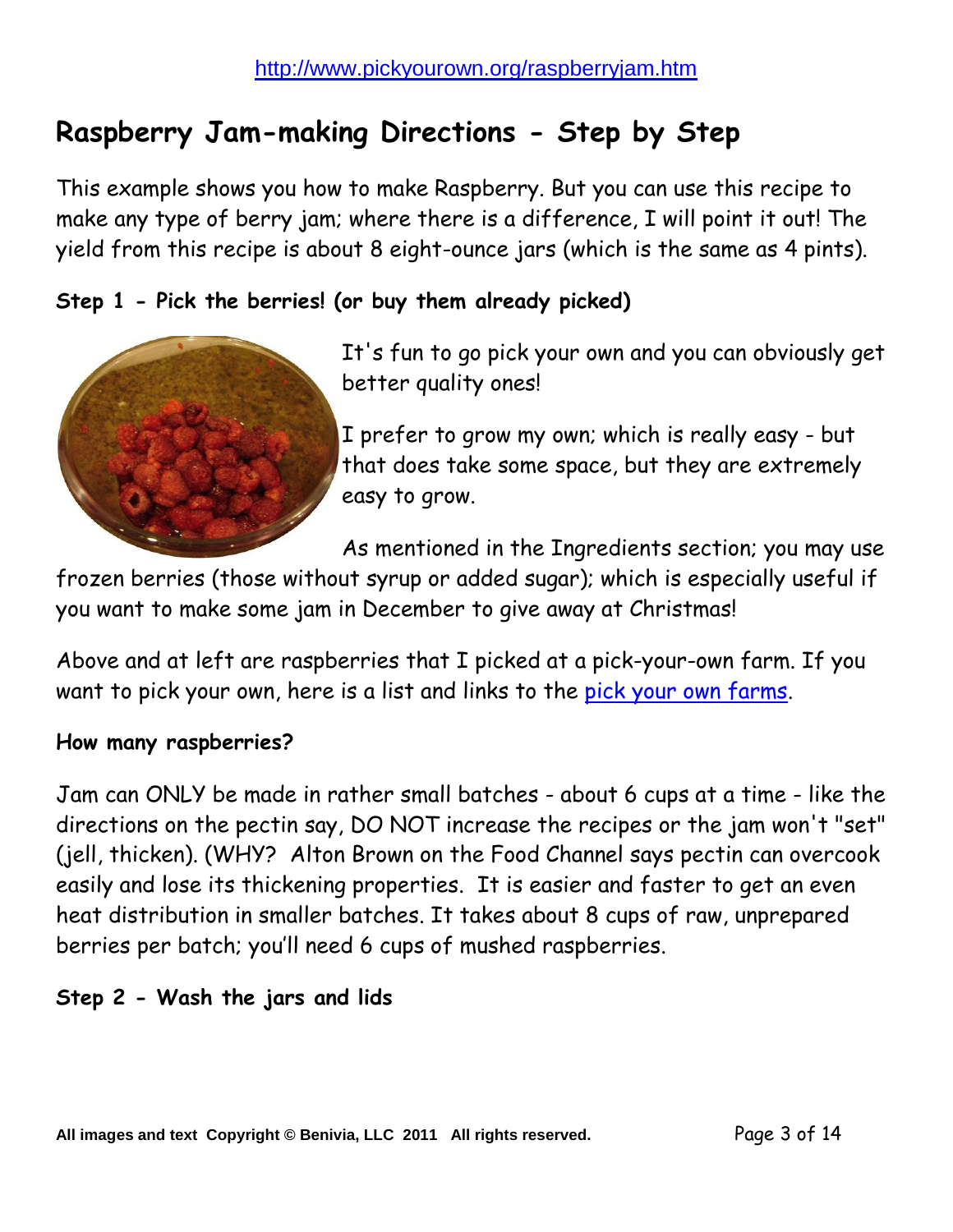

Now's a good time to get the jars ready, so you won't be rushed later. The dishwasher is fine for the jars; especially if it has a "sanitize" cycle, the water bath processing will sanitize them as well as the contents! If you don't have a dishwasher with a sanitize cycle, you can wash the containers in hot, soapy water and rinse, then sanitize the jars by boiling them 10 minutes, and keep the jars in hot water until

they are used.

NOTE: If unsanitized jars are used, the product should be processed for 5 more minutes. However, since this additional processing can result in a poor set (runny jam), it's better to sanitize the jars.

Put the lids into a pan of hot, but not quite boiling water (that's what the manufacturer's recommend) for 5 minutes, and use the magnetic "lid lifter wand" to pull them out. Leave the jars in the dishwasher on "heated dry" until you are ready to use them. Keeping them hot will prevent the jars from breaking when you fill them with the hot jam.

#### **Step 3 -Wash the raspberries!**

I'm sure you can figure out how to wash the fruit in plain cold water.

Just pick off any stems, cores and leaves.

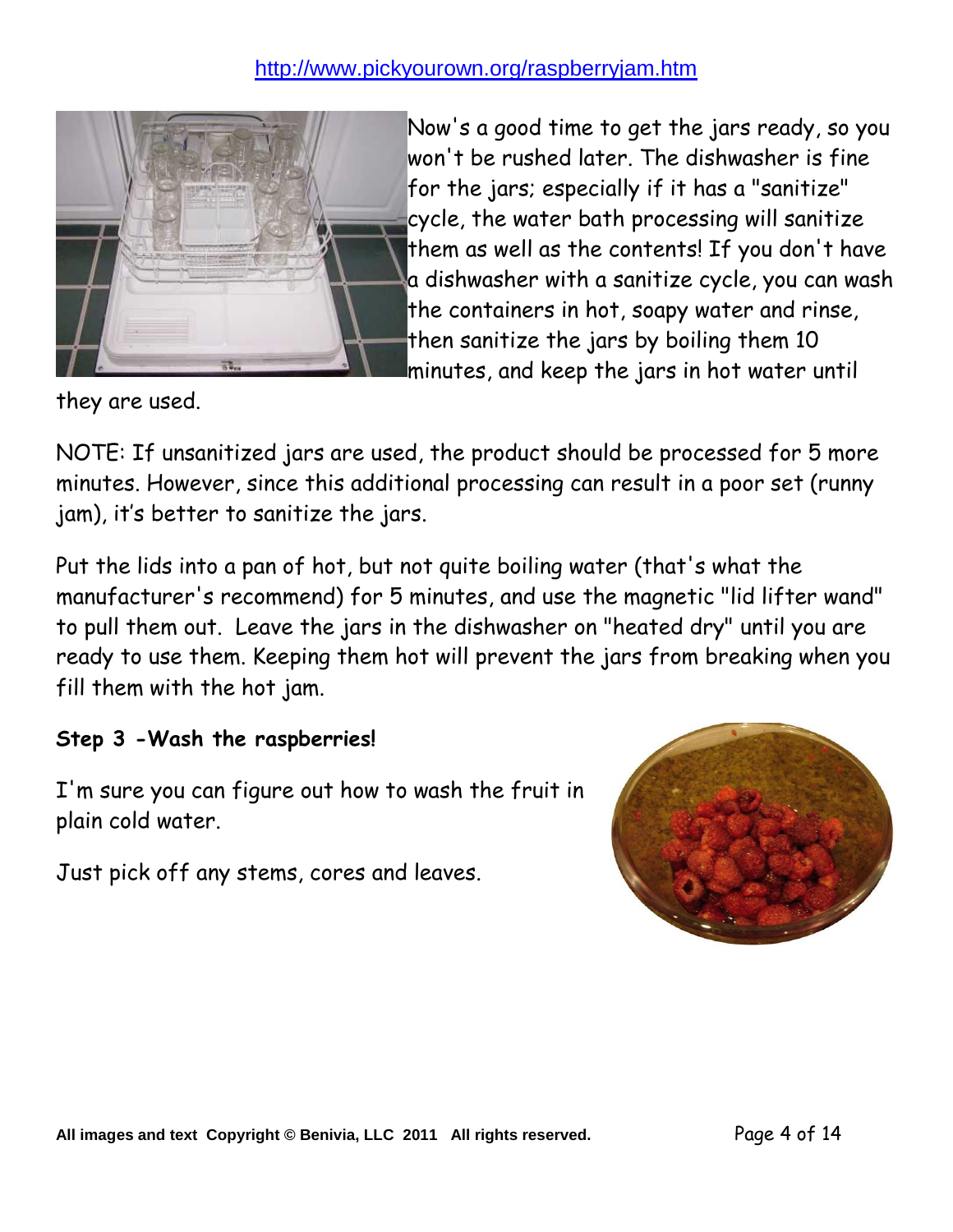#### **Step 4a - Deseed the raspberries (optional)**

I prefer seedless raspberry jams and jellies. The easiest way to do this is to use a food mill; a Villaware (manual or motorized) or a Roma mill; not a Foley\*. I find



until almost boiling, in a pan with about 1 cup of added apple juice. Note: \*The Foley Food Mill's sieve has openings that are too large for raspberries; the seeds pass through.

As you can see, it is really effective at removing just the seeds:

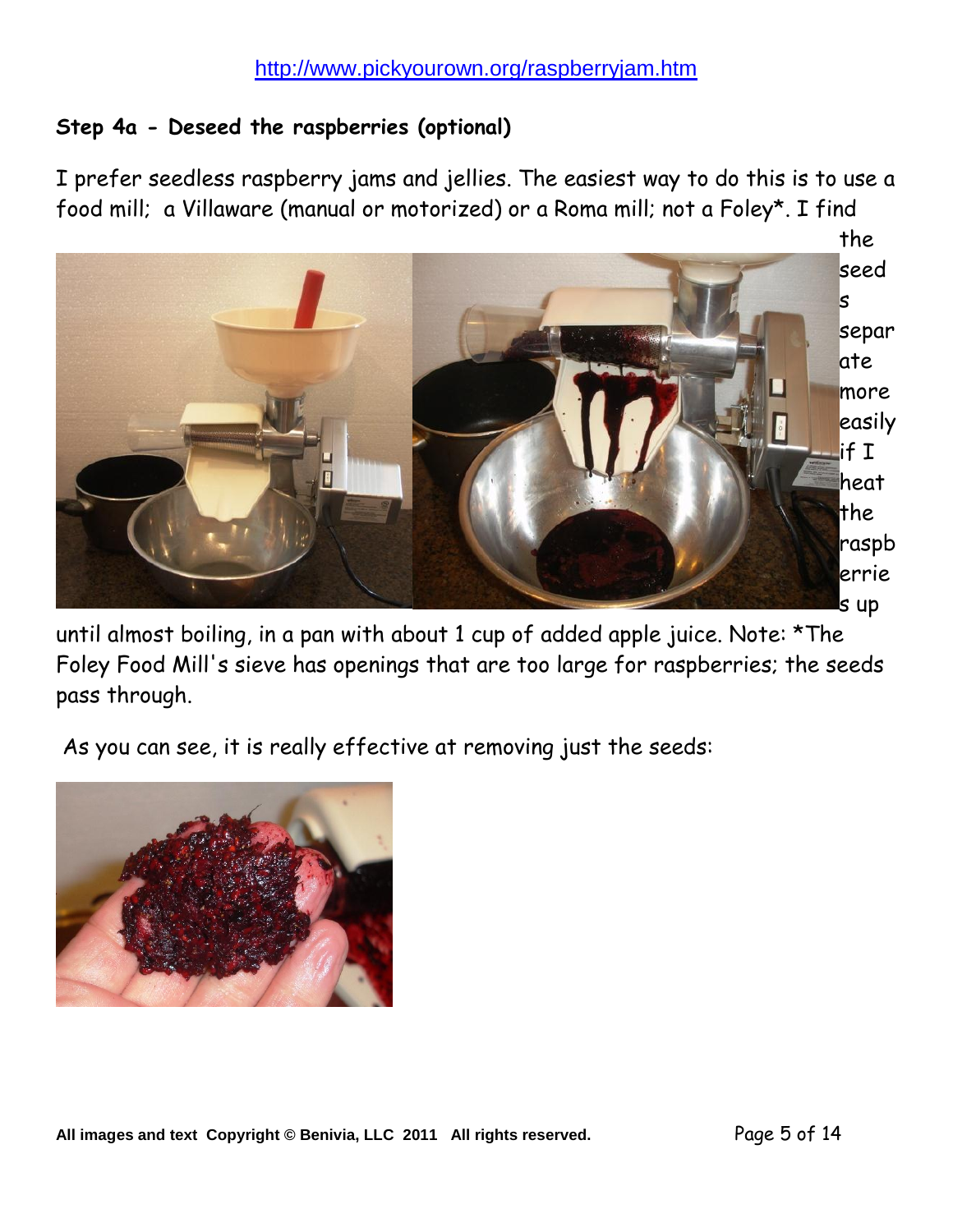

ASIDE: Here's how the Foley food mill (below) works on BLACKBERRIES - not raspberries. They cost about \$30.

It works well for blackberries, not so well for raspberries, and no one tries to remove strawberry seeds (they're so small). I suppose you could train monkeys to pick them out, but they'd probably form a trade labor union. But I digress..



#### **Step 4 b - Mush the berries - if you did not deseed them**

If you decided not to remove the seeds, then you just mush the raspberries up a bit - not completely crushed, but mostly. Most people seem to like large chunks of fruit but crushing them releases the natural pectin so it can thicken. You'll need about 6 cups, mushed up.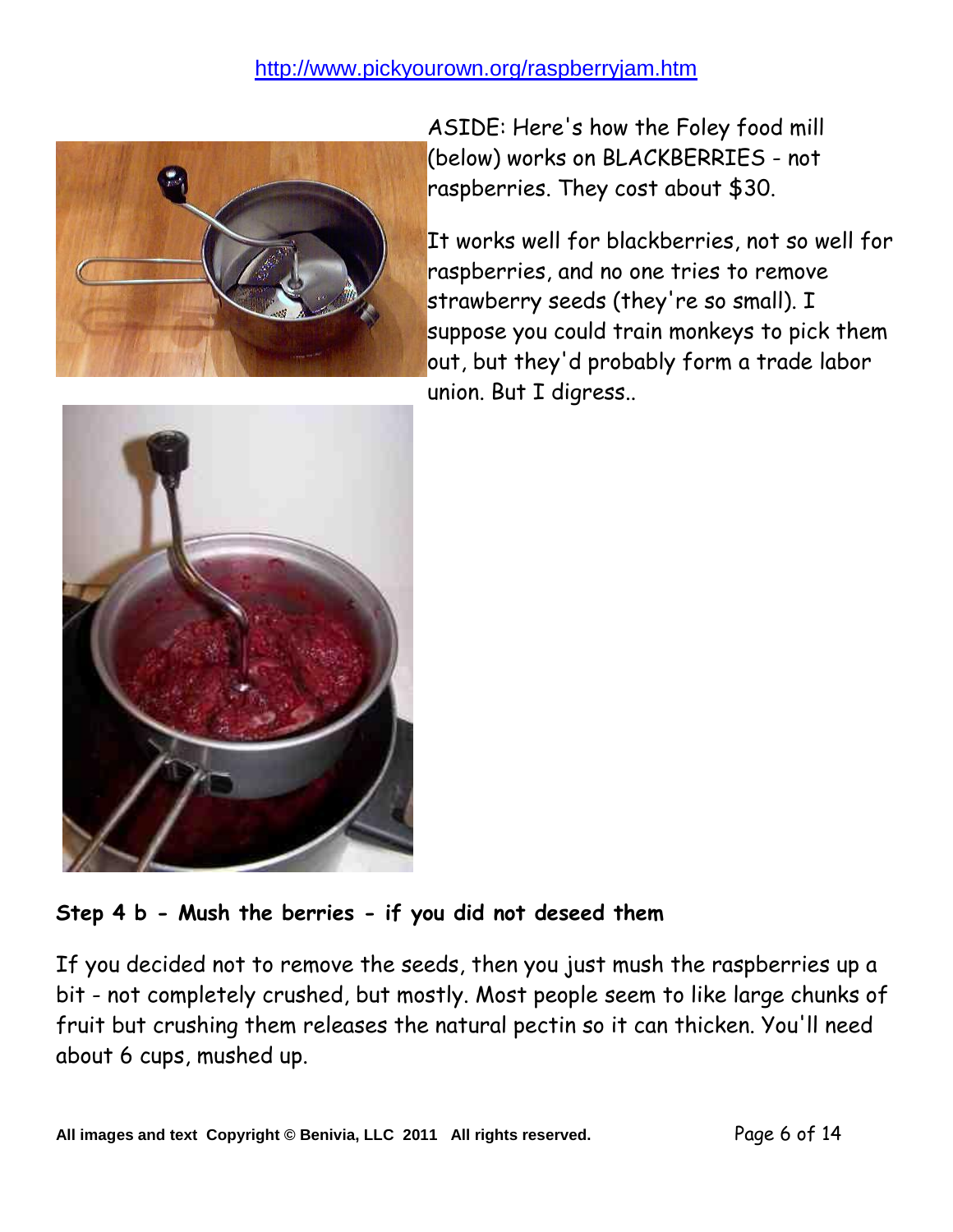**Step 5 - Measure out the sugar**



The precise measurements are found in each and every box of pectin sold. For most fruit; like berries, with the low sugar



pectin, you'll need 4 cups of sugar. With

regular pectin, about 7 cups of sugar. I prefer to use 4 cups of sugar AND the NO-sugar pectin - that seems to give the best results of set, color and flavor, better than regular or low-sugar pectins. Mix the dry pectin with about 1/4 cup of sugar and Keep this separate from the rest of the sugar. If you are not using sugar, you'll just have to stir more vigorously to prevent the pectin from clumping. This helps to keep the pectin from clumping up and allows it to mix better!

If you would rather try to make [jam with no added sugar, click here](http://www.pickyourown.org/jamnosugar.htm) for those directions!

#### **Step 6 - Mix the berries with the pectin and cook to a full boil**

Stir the pectin into the berries and put the mix in a big pot on the stove over medium to high heat (stir often enough to prevent burning). It should take



**All images and text Copyright © Benivia, LLC 2011 All rights reserved.** Page 7 of 14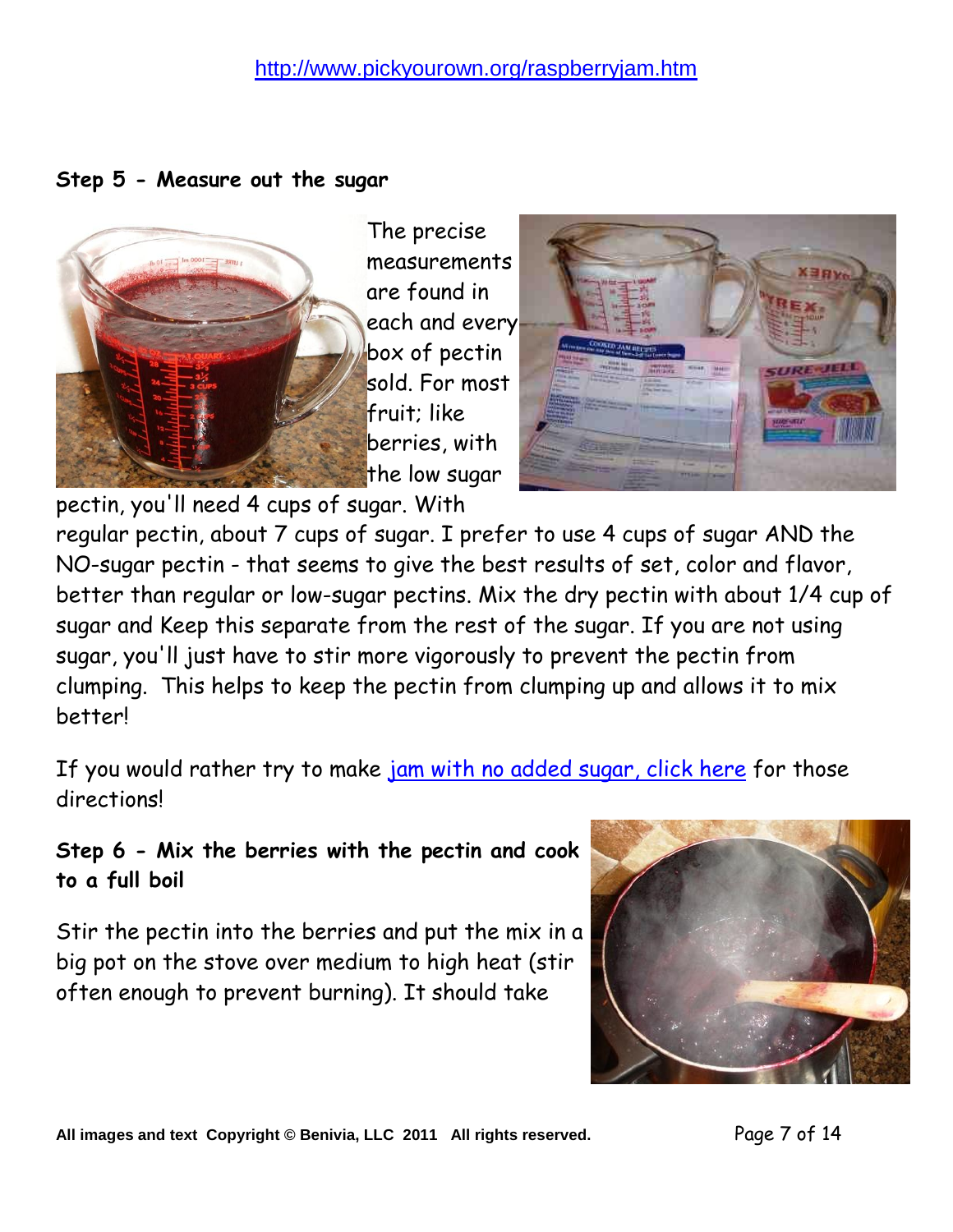about 5 to 10 minutes to get it to a full boil (the kind that can not be stirred away).

**Why use pectin?** You may run into grandmotherly types who sniff "**I** never used pectin!" at you. Well, sure, and their generation took a horse and buggy to work, died of smallpox and ate canned meat and green beans that tastes like wet newspapers. Old fashioned ways are not always better nor healthier. Pectin, which occurs naturally in fruit, is what makes the jam "set" or thicken. The pectin you buy is just natural apple pectin, more concentrated. Using pectin dramatically reduces the cooking time, which helps to preserve the vitamins and flavor of the fruit, and uses much less added sugar. But, hey, if you want to stand there and stir for hours, cooking the flavor away, who am I to stop you! :) Having said that, there are some fruits that have naturally high amounts of pectin (see this page [for a list\)](http://www.pickyourown.org/pectin.htm) and they simply don't need much or even any padded pectin.

**Notes about pectin:** I usually add about 20% more pectin (just open another pack

and add a little) or else the jam is runnier than I like. With a little practice, you'll find out exactly how much pectin to get the thickness you like.

Another tip: use the lower sugar or no-sugar pectin. You can add sugar to either and it cuts the amount of sugar you need from 7 cups per batch to 4 cups or less! And it tastes even better! On the other hand; I have never had success with the No-sugar



pectin without adding ANY sugar. It always turned out runny and bland. You might want to try using the low sugar or no-sugar recipe with a mixture of sugar and Splenda; sugar and white grape juice, or just white grape juice - that will cut down the sugar, but still preserve the flavor.

| Type of<br>jam | Type of pectin to<br>buy | Sweetener |
|----------------|--------------------------|-----------|
|----------------|--------------------------|-----------|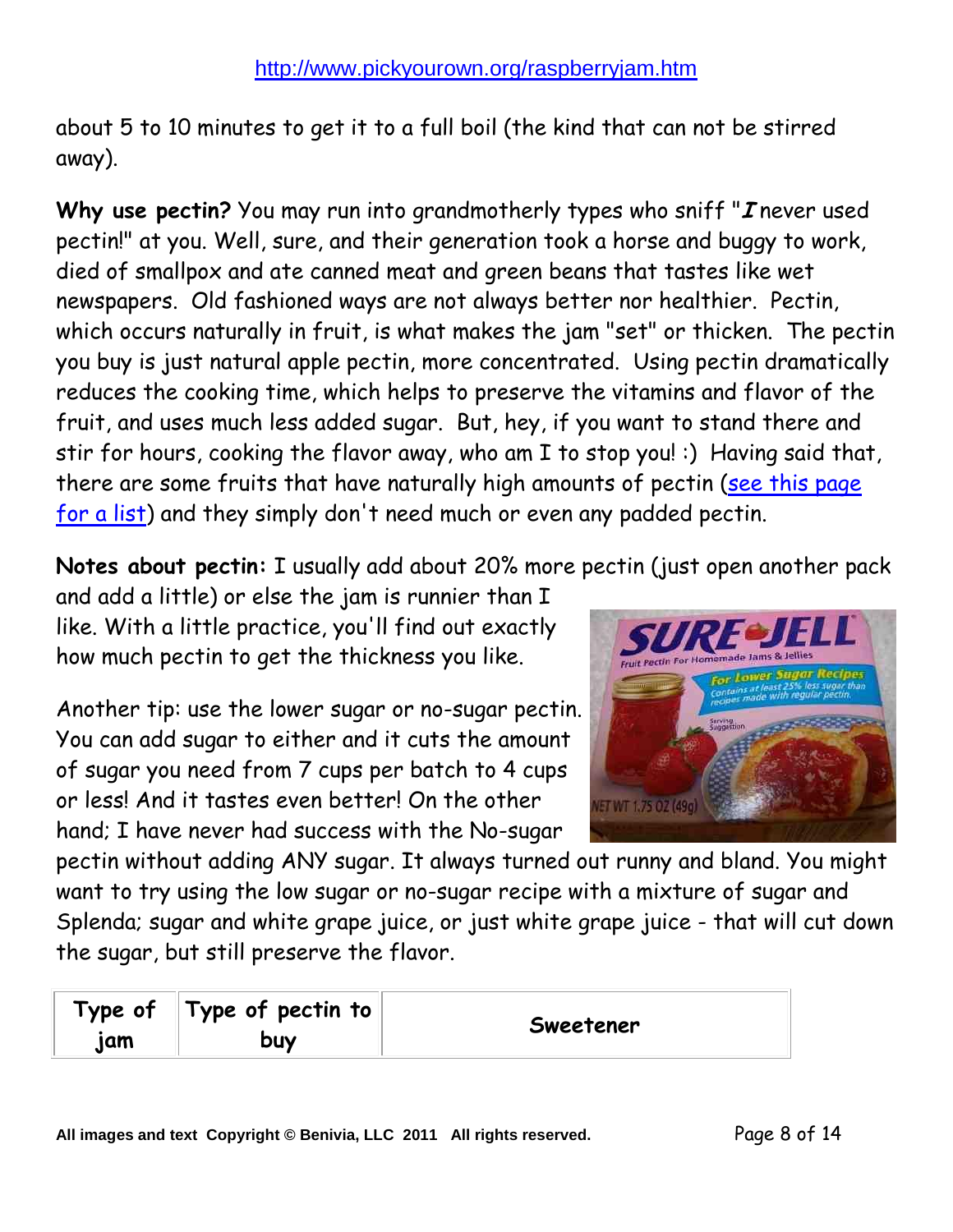| regular              | $ no-sugar$ or regular $ $ | 7 cups of sugar                    |  |
|----------------------|----------------------------|------------------------------------|--|
| low sugar            | no-sugar                   | 4.5 cups of sugar                  |  |
| lower sugar          | no-sugar                   | 2 cups sugar and 2 cups of Splenda |  |
| no sugar<br>no-sugar |                            | 4 cups of Splenda                  |  |



Is your jam too runny? Pectin enables you to turn out perfectly set jam every time. Made from natural apples, there are also natural no-sugar pectins that allow you to reduce the sugar you add by half or even eliminate sugar



#### **Step 7 - Get the lids warming in hot (but not boiling) water**

Lids: put the lids into a pan of hot water for at least several minutes; to soften up the

gummed surface **Fits All Regular Mason Home Canning Jars** and clean the lids.





Need lids, rings and replacement jars?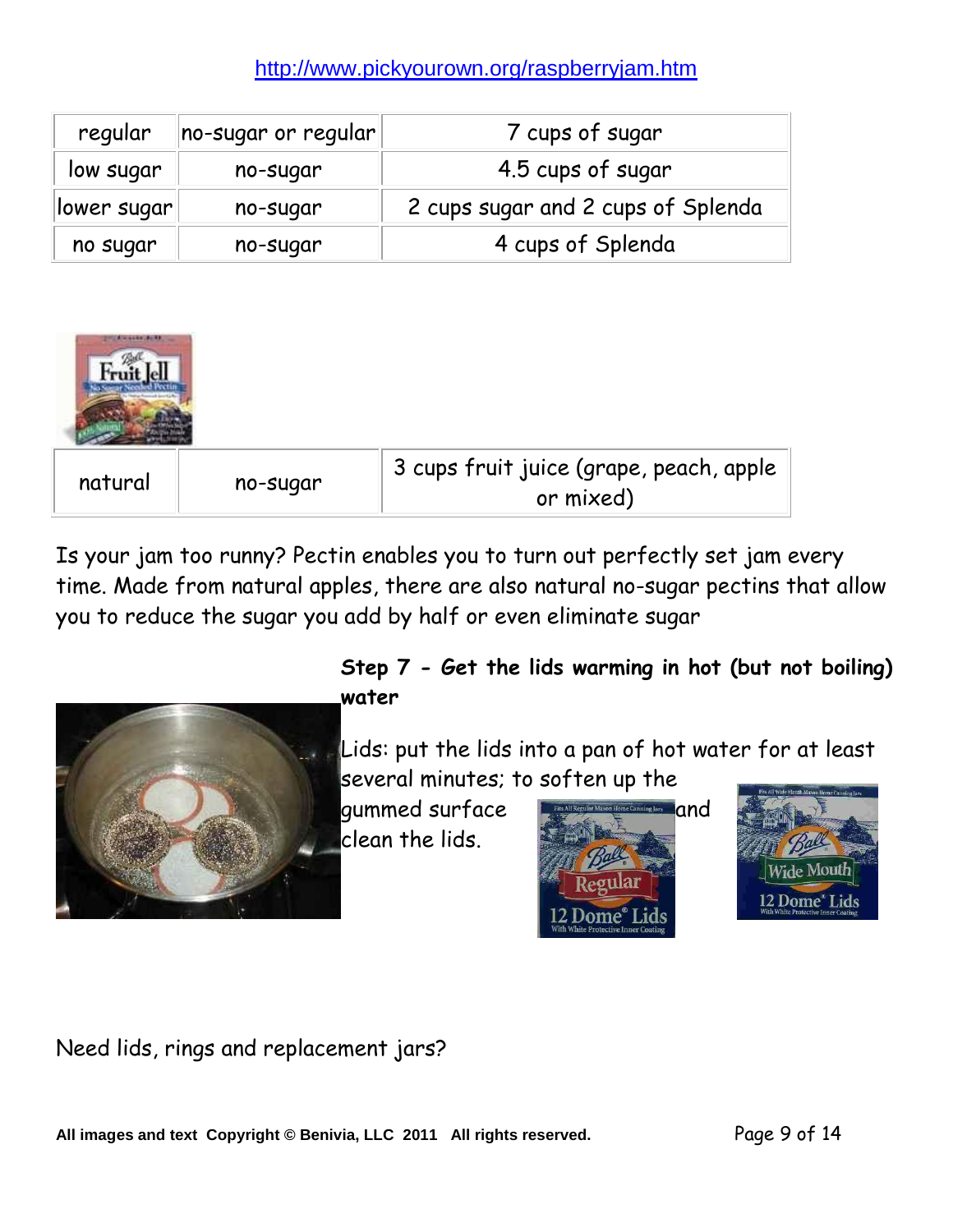

Get them all here, delivered direct to your home, at the

best prices on the internet!

**Step 8 - Add the remaining sugar and bring to a boil again for 1 minute**

When the berry-pectin mix has reached a full boil, add the rest of the sugar (about 4 cups of sugar per 6 cup batch of berries) or other sweetener, and then bring it back to a boil and boil hard for 1 minute... If you bring it back to a full boil fairly slowly (on medium heat rather than high) that will help reduce foaming.



Remove from the heat.

#### **Step 9 - Skim any excessive foam**



Foam... What is it? Just jam with a lot of air from the boiling. But it tastes more like, well, foam, that jam, so most people remove it. It is harmless, though. Some people add 1 teaspoon of butter or margarine to the mix in step 6 to reduce foaming, but food



experts debate whether that may contribute to earlier spoilage, so I usually omit it and skim.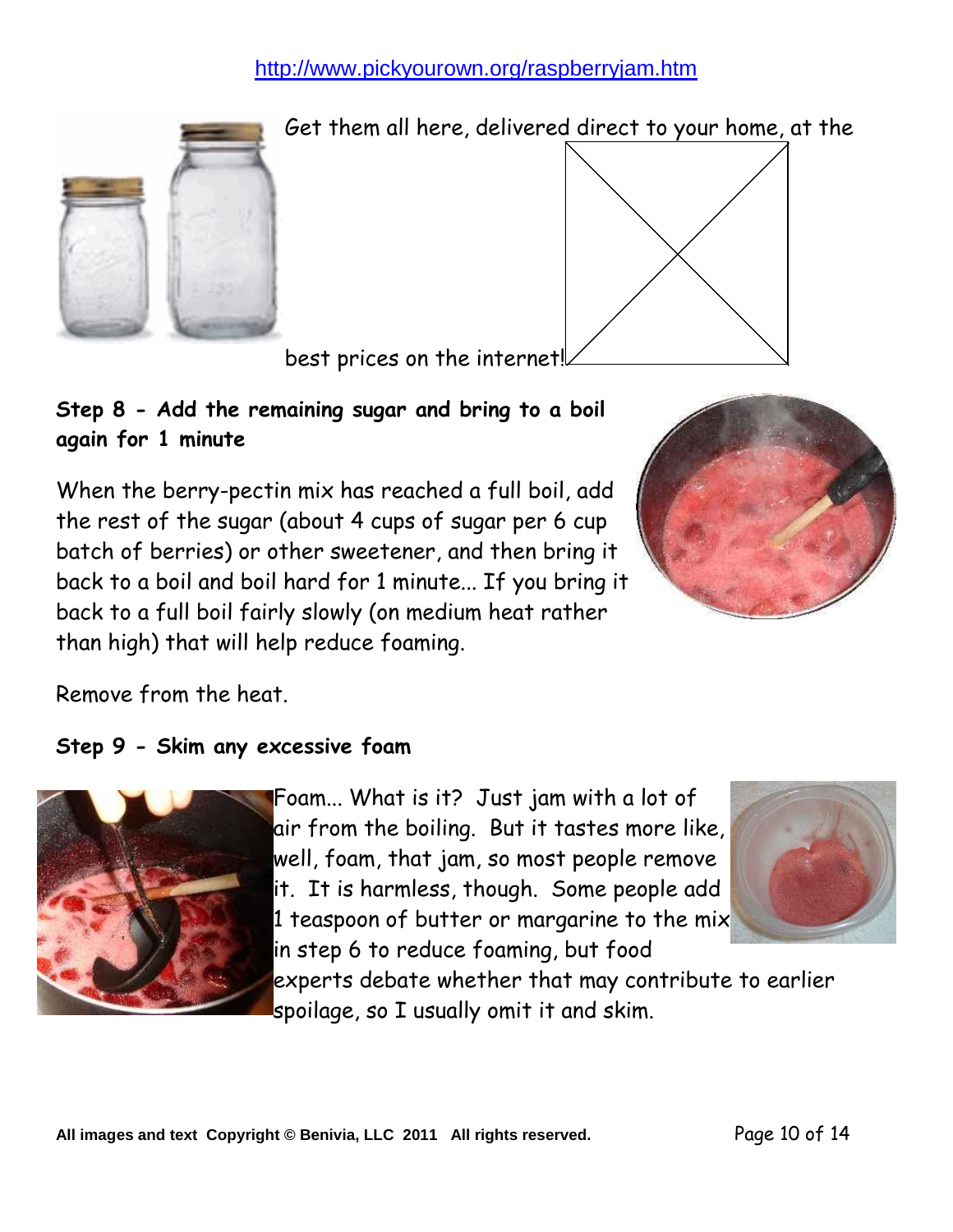But save the skimmed foam! You can recover jam from it to use fresh! [See this](http://www.pickyourown.org/foam.htm)  [page for directions!](http://www.pickyourown.org/foam.htm)

### **Step 10 - Testing for "jell" (thickness)**

I keep a metal tablespoon sitting in a glass of ice water, then take a half spoonful of the mix and let it cool to room temperature on the spoon. If it thickens up to the consistency I like, then I know the jam is ready. If not, I mix in a little more pectin (about 1/4



to 1/2 of another package) and bring it to a boil again for 1 minute.

**Notes about "set" (thickening or jell):** It takes 3 ingredients for jams and jellies to set: pectin, sugar and acidity. The amount of pectin that is naturally occurring in the fruit varies from one type of fruit to another and by ripeness (counter intuitively, unripe contains more pectin). [See this page](http://www.pickyourown.org/pectin.htm) for more about pectin in fruit. It takes the right balance, and sufficient amounts of each of pectin, sugar and acidity to result in a firm jam or jelly. Lastly, it takes a brief period (1 minute) of a hard boil, to provide enough heat to bring the three together. Generally speaking, if your jam doesn't firm up, you were short in pectin, sugar or acidity or didn't get a hard boil. That's ok - you can "remake' the jam; see [this page!](http://www.pickyourown.org/how_to_fix_runny_jam.htm)

#### **Step 11 - Optional: Let stand for 5 minutes and stir completely.**

Why? Otherwise, the fruit will often float to the top of the jar. This isn't a particular problem; you can always stir the jars later when you open them; but some people get fussy about everything being "just so", so I've included this step!

Skipping this step won't affect the quality of the jam at all. I usually don't bother.

You'll also notice that the less sugar you use, the more the fruit will float (chemists will tell

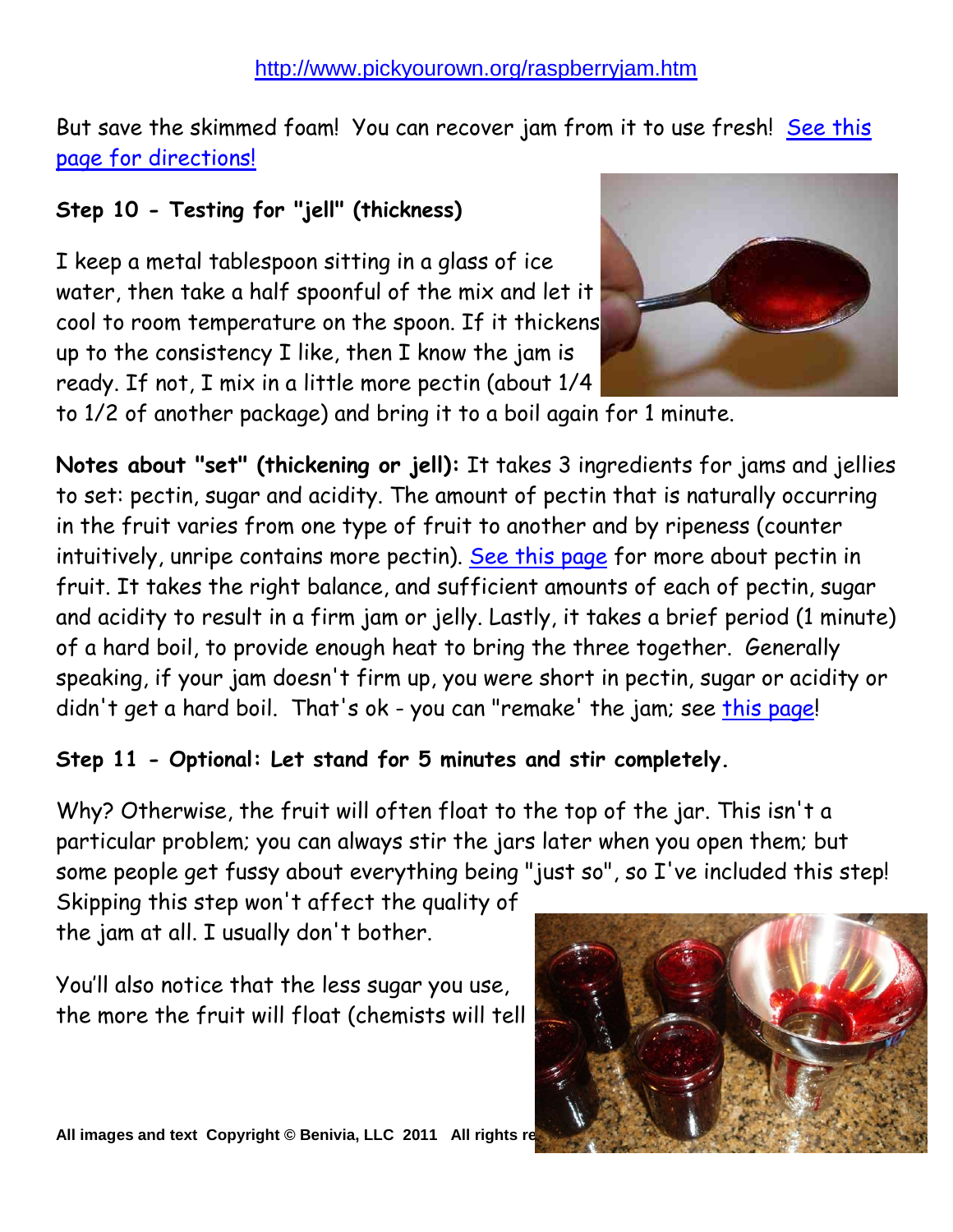you it is due to the decreased density of the solution!)

#### **Step 12 - Fill the jars and put the lid and rings on**

Fill them to within  $\frac{1}{4}$ -inch of the top, wipe any spilled jam off the top, seat the lid and tighten the ring around them. Then put them into the boiling water canner!



# **water bath**

This is



general, boil them for 10 minutes, which is what SureJell (the makers of the



pectin) recommend. I say "in general" because you have to process (boil) them longer at higher altitudes than sea level, or if you use larger jars, or if you did not sanitize the jars and lids right before using them. The directions inside every box of pectin will tell you exactly. The directions on the pectin tend to be pretty conservative. Clemson University says you

All images and text Copyright © Benivia, LLC 2011 All rights reserved. Page 12 of 14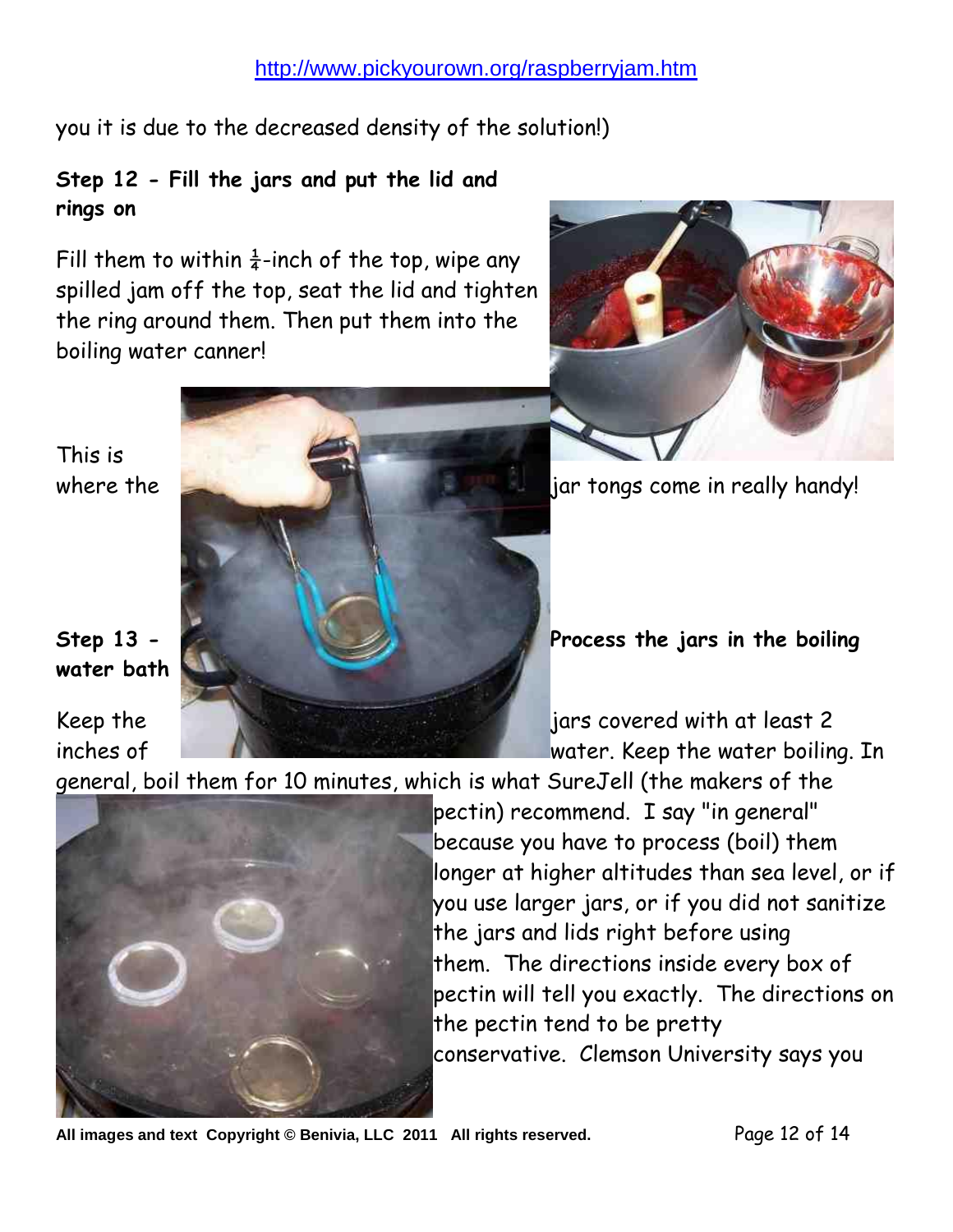only need to process them for 5 minutes. I usually hedge my bets and start pulling them out after 5 minutes, and the last jars were probably in for 10. I rarely have a jar spoil, so it must work. But you don't want to process them too long, or the jam will turn dark and get runny. See the chart below for altitude adjustment to processing times, if you are not in the sea level to 1,000ft above sea level range.

Note: Some people don't even boil the jars; they just ladle it hot into hot jars, put the lids and rings on and invert them, but putting the jars in the boiling water bath REALLY helps to reduce spoilage! To me, it makes little sense to put all the working into making the jam and then not to process the jars to be sure they don't spoil!

| Recommended process time for jams in a boiling water canner. |                                                                   |                              |                                                                                          |    |  |  |
|--------------------------------------------------------------|-------------------------------------------------------------------|------------------------------|------------------------------------------------------------------------------------------|----|--|--|
|                                                              |                                                                   | Process Time at Altitudes of |                                                                                          |    |  |  |
|                                                              |                                                                   |                              | Style of Pack   Jar Size $\ 0 - 1{,}000$ ft $\ 1{,}001 - 6{,}000$ ft $\ $ Above 6,000 ft |    |  |  |
| Hot                                                          | $\left\vert \frac{\text{Half-pints}}{\text{or Pints}}\right\vert$ | 5 min                        | 10                                                                                       | 15 |  |  |

#### **Step 14 - Remove and cool the jars - Done!**

Lift the jars out of the water with your jar lifter tongs and let them cool without touching or bumping them in a draft-free place (usually takes overnight) You can then remove the rings if you like, but if you leave them on, at least loosen them quite a bit, so they don't rust in place due to trapped



moisture. Once the jars are cool, you can check that they are sealed verifying that the lid has been sucked down. Just press in the center, gently, with your